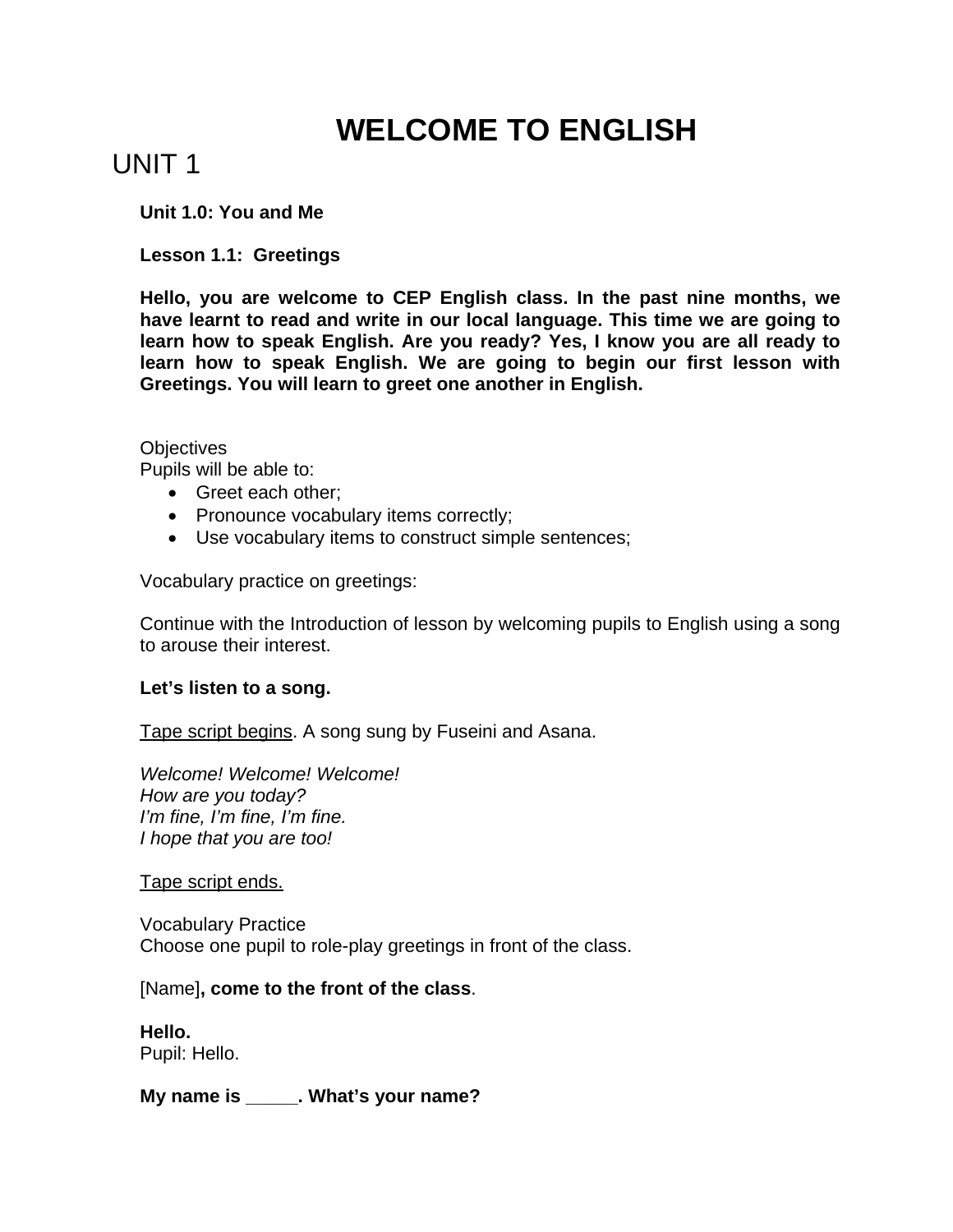Pupil: My name is \_\_\_\_\_.

#### **Nice to meet you, \_\_\_\_\_.**

Pupil: Nice to meet you, \_\_\_ Move around the room and continue the same role play with each pupil.

Choose two pupils to role play greetings in front of the class.

[Name]**, come to the front of the class. [Name], come to the front of the class.** Pupils may need support. In this case, stand behind pupils and whisper pieces of the dialogue in their ears as appropriate.

Choose two pupils to role-play greetings at their desks.

#### **Practise with your partner.**

The two pupils demonstrate greeting each other.

#### **Class, practise with your partner.**

All pupils practise with partners. Walk around listening to practise and helping pupils.

Vocabulary

Oral vocabulary development: Introduce new vocabulary with picture word cards: Welcome, good afternoon, how are you, I am fine, thank you, , goodbye Explain vocabulary items to pupils in their first language. Let pupils say the vocabulary items several times together and individually. Correct any wrong pronunciation.

Lead pupils in "Do You Have?" Guessing Game, using vocabulary cards.

Do You Have? (A Guessing Game)

Materials: Large vocabulary cards and one small set of same cards put in one envelope.

How to play: Warm up: Put the large vocabulary cards in view of all pupils.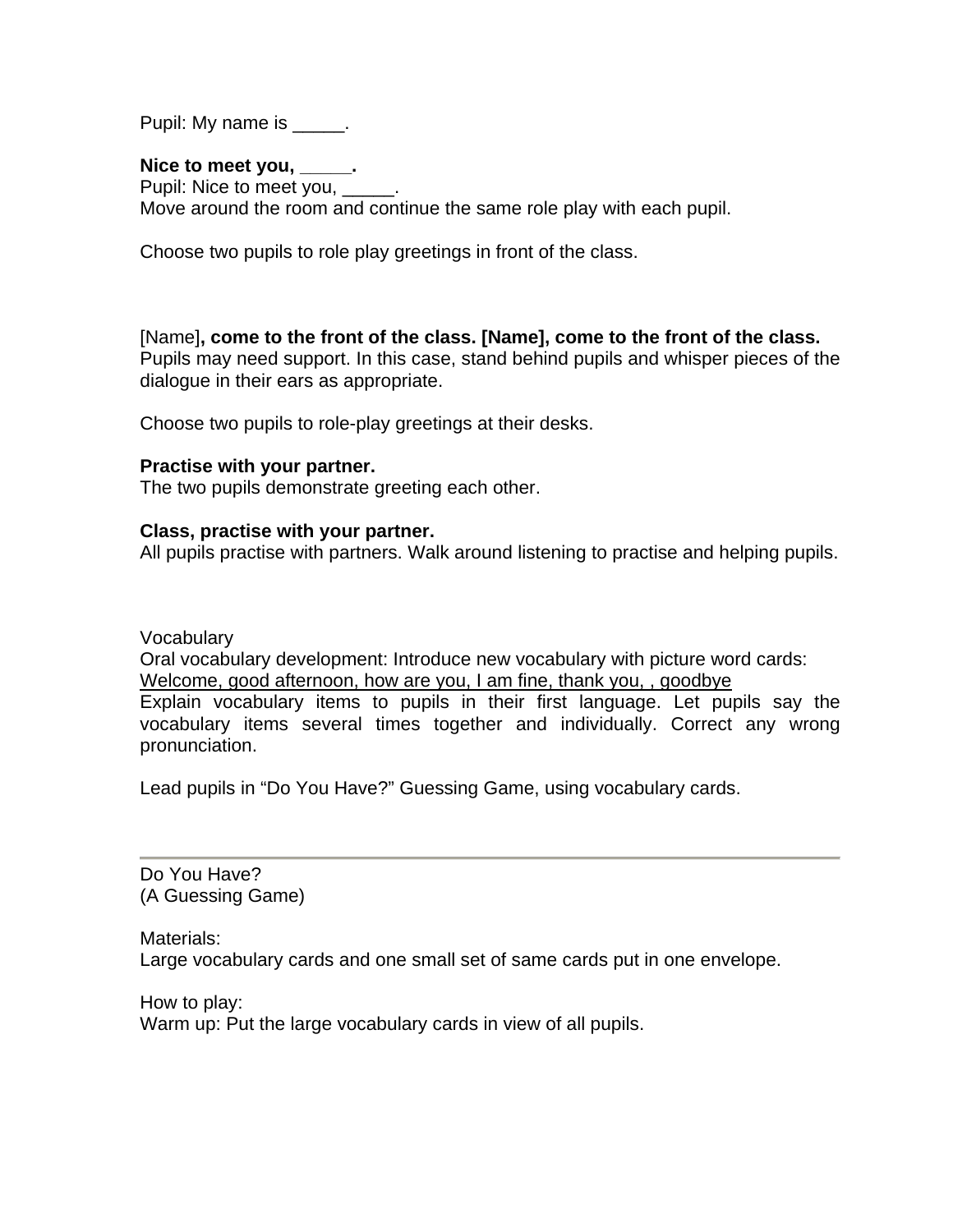Use the "point and say" method to start the game: Point to a word. Say it as you move your finger from left to right on the card. Gesture to your pupils to repeat after you by spreading your arms, palms up, and nodding.

Repeat the words several times. Always allow time for pupils to repeat after you.

Change the pace occasionally.

Add clapping: Clap for each syllable as you say the words slowly. Encourage pupils to clap for each syllable when it is their turn to repeat after you.

Add silent clapping: Clap silently by tapping your index fingers. Have pupils repeat these gestures.

Meaning practice: **What's this in your language**? Repeat this question for all of the vocabulary. **I'll say the English; you say it in your language**. Repeat for all of the vocabulary. **I'll say it in your language; you say the English.** Repeat this for all of the vocabulary. Always point to the word from left to right as you say it.

Start of game:

Show the pupils that the small cards are the same as the big cards. **These are small cards. Here is** (say the word on the card). Hold the small card next to the big card. Repeat this with several cards.

Show the pupils the envelope.

# **This is an envelope. What is this?**

Gesture to the pupils to repeat after you by spreading your arms, palms up, and nodding encouragingly. If they say the word, repeat it in a sentence.

#### **It's an envelope.**

Gesture again to encourage them to repeat the sentence.

Drill pupils so that they can recognize the vocabulary items before you put them into the envelope.

Turn the small cards so that the pupils cannot read them. **I'm turning these so you cannot read them. I'm shuffling them, too.** Shuffle the cards.

# **Now, I'm choosing a card and putting it in the envelope.**

Model a conversation between two people.